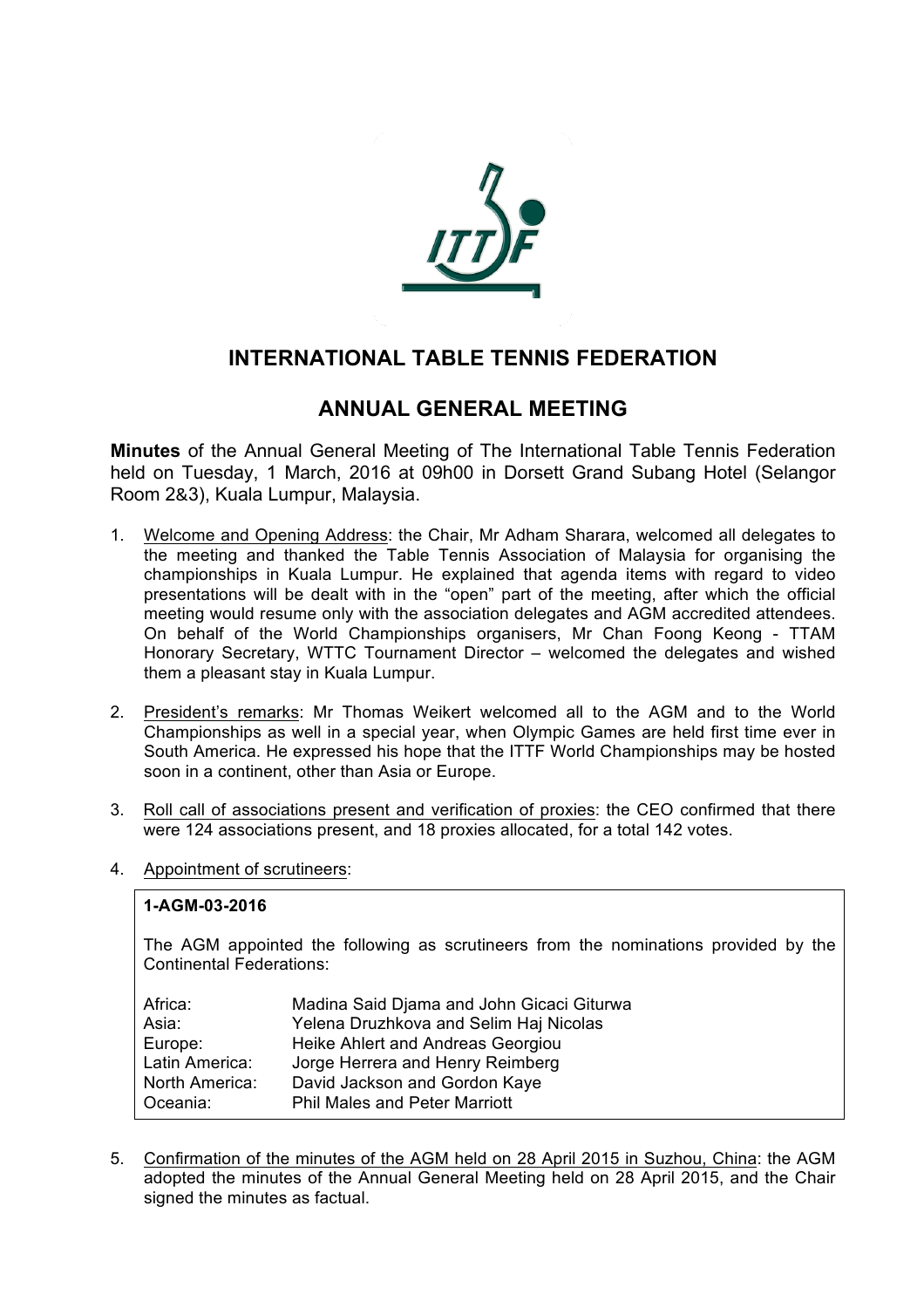

- 6. Presentations: the AGM acknowledged the contributions made by the following persons and organisations:
	- 6.1 Merit awards:
		- Khalil Al-Mohannadi (Qatar)
		- Jean-Françoise Kahn (France)
		- Koji Kimura (Japan)
		- Zdenko Kriz (Slovakia)
		- George Segun (Nigeria)
		- Tony Yue (Hong Kong)
	- 6.2 Members of the Executive Committee made presentations to:
		- the **Table Tennis Association of Malaysia** for hosting the 2016 World Championships.
		- **PERFECT China Company Ltd.** as title sponsor of the World Championships.
		- **China Unicom** as major sponsor of the World Championships.
		- **TISSOT** as major sponsor of the World Championships.
		- **Double Happiness** as equipment sponsor of the World Championships.
		- **Butterfly** as equipment sponsor of the World Championships.
		- the **German TTA** for the best World Tour event (German Open) held in 2015.
		- the **Japan TTA** for the best World Cup event (Women's World Cup) held in 2015.
		- the **Chinese TTA** for the best World Junior Circuit event (China Junior and Cadet Open) held in 2015.
		- the **Russian TTF** for the best ITTF continental event (ITTF-European Championships) held in 2015.
		- the **French TTF** for hosting the 2015 World Junior Championships.
		- the **Egypt TTA** for hosting the 2015 World Cadet Challenge.
		- the **Portugal TTF** for hosting the 2015 World Tour Grand Finals.
		- the **TTF India** for hosting the 2015 World Junior Circuit Finals.
	- 6.3 2016 Olympic and Paralympic Games: in the absence of Rio 2016 representatives, the Director of Operations & Olympic Games made the power-point presentation on behalf of Rio2016.
	- 6.4 Update on 2017 World Championships: an update report was provided by the German Table Tennis Association (DTTB) on the World Championships to be held in Düsseldorf, Germany.
	- 6.5 Update on 2018 World Championships: an update report was provided by the Swedish Table Tennis Association and city of Halmstad on the World Championships to be held in Halmstad, Sweden.
	- 6.6 2019 World Championships bid: one application was received from Hungary, with the city of Budapest; the Hungarian Table Tennis Association made the bid presentation.
	- 6.7 ITTF museum in Shanghai: a video presentation was made on the construction plan of the ITTF museum building in Shanghai to be completed in 2017.

*Following the above award and video presentations, the open session of the AGM concluded.* 

- 7. Membership:
	- 7.1 Applications: complete applications were not submitted by the deadline in 2016. Two new potential members (Eritrea and Cape Verde) are expected to apply later.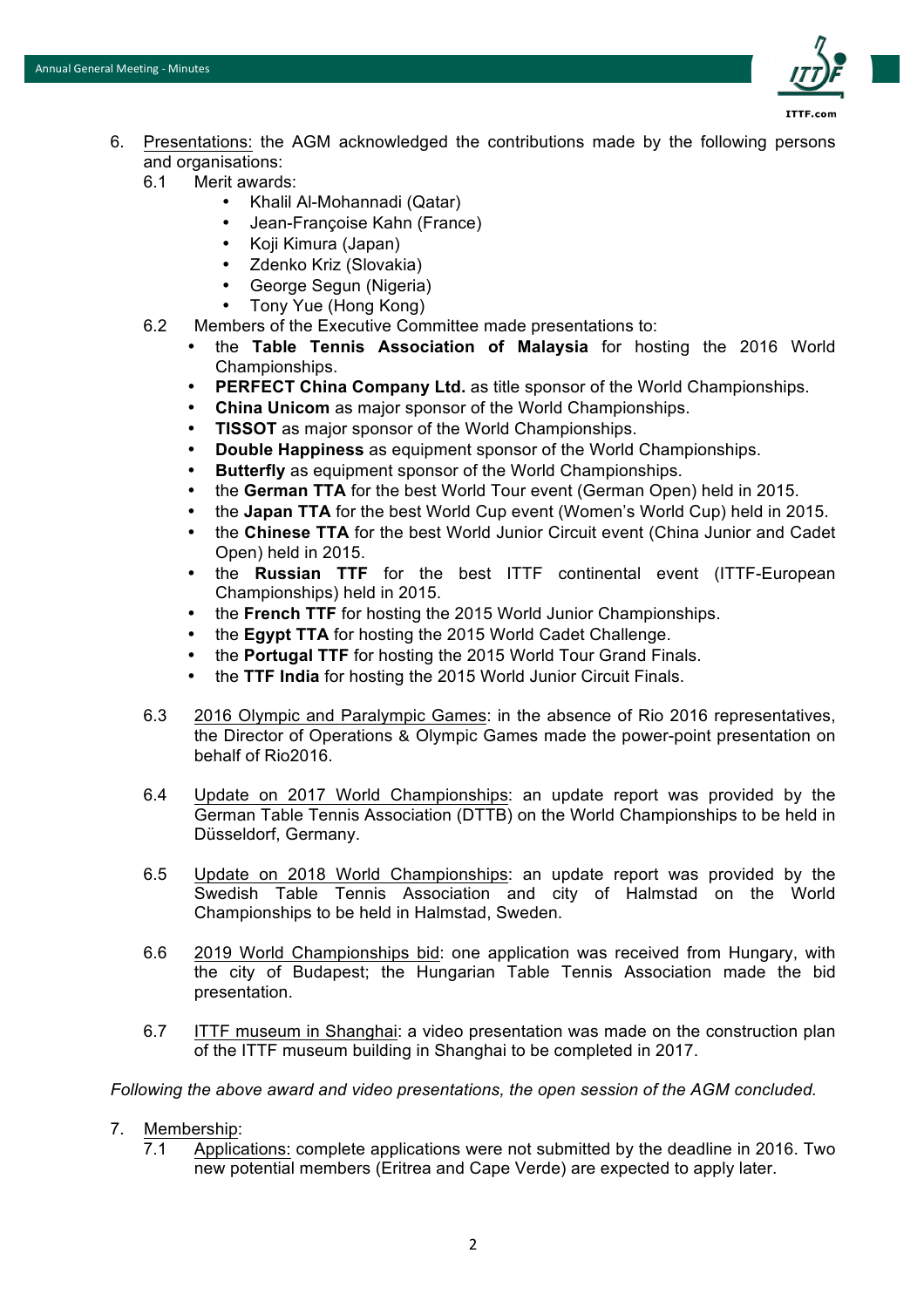

7.2 Proposed suspension of Kuwait TTA: the ITTF Executive Committee, following the constitutional procedures, presented the official recommendation to the AGM to suspend the Kuwait Table Tennis Association, after the IOC suspended the Kuwait NOC in October 2015. The KTTA President explained to the delegates the circumstances leading to the proposal to suspend KTTA. In his speech, addressed to the AGM, the Kuwait TTA President questioned the reasons for the suspension, arguing that KTTA has not violated any of the ITTF's rules and regulations, on the contrary, KTTA is a very active member of the ITTF. He also assured the AGM that there is no interference from the government in the KTTA's affairs.

The Chair asked the delegates if they wish to vote on the suspension, or if they wish to delegate the authority to the Executive Committee to consider further the case and to act on behalf of the AGM alter further consultation with the IOC.

#### **2-AGM-03-2016**

The AGM unanimously resolved to give the Executive Committee the right to act on the suspension of the Kuwait Table Tennis Association after further consultations with the IOC; and if implemented, to have the right to lift the suspension in case the situation in Kuwait is regulated and the IOC lifts its own suspension of the Kuwait NOC.

- 8. Nominations Committee (2016-2018): The AGM was informed on the appointment of the ITTF Nominations Committee members by the Executive Committee for the term of 2016- 2018 (see Annex).
- 9. Annual reports from the Executive Committee: the AGM adopted the following reports:

| 9.1 | President: Thomas Weikert                         | (document A1) |
|-----|---------------------------------------------------|---------------|
| 9.2 | Deputy President: Khalil Al-Mohannadi             | (document A2) |
| 9.3 | Executive Vice President (Finance): Petra Sörling | (document A3) |
| 9.4 | Executive Vice-President: Bruce Burton            | (document A4) |
| 9.5 | Executive Vice-President: Patrick Gillmann        | (document A5) |
| 9.6 | Executive Vice-President: Chérif Hajem            | (document A6) |
| 9.7 | Executive Vice-President: Masahiro Maehara        | (document A7) |
| 9.8 | Executive Vice-President: Melecio Rivera          | (document A8) |
| 9.9 | Executive Vice-President: Shi Zhihao              | (document A9) |

The CEO was requested to distribute to the ITTF members and officials the "Sports Governance Observer 2015" study, in line with the President's report highlighting the importance of "Good Governance" objectives for international sports federations recently.

10. Annual reports from the Continental Federations: the AGM adopted the following reports:

| 10.1 | Africa |  |
|------|--------|--|
| 10.2 | Asia   |  |

- 10.3 Europe (document B3)
- 10.4 Latin America (document B4)
- 10.5 North America (document B5)
- 10.6 Oceania (document B6)
- 11. Annual reports from the CEO, Deputy CEO and Directors: the AGM adopted the following reports:
	- 11.1 Chief Executive Officer (document C1)
	- 11.2 Deputy Chief Executive Officer (document C2)
	- 11.3 Competitions Program (document C3)
	- 11.4 Development Program (document C4)
	- 11.5 Education and Training Program (document C5)
	- 11.6 Marketing Program (document C6)
	- 11.7 Operations Program (document C7)
- 

(document B1) (document B2)

3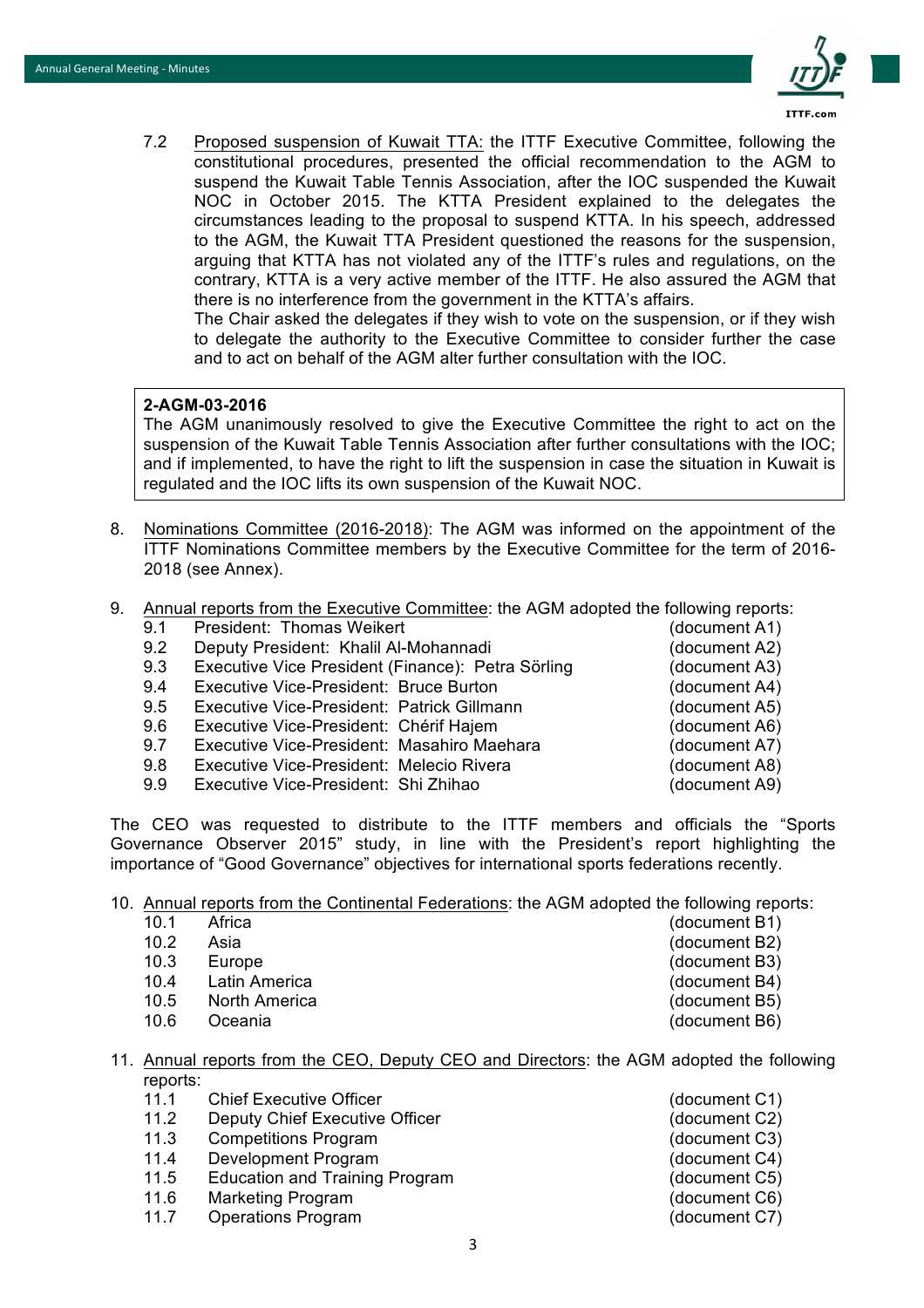

- 12. Annual reports from committees and OPC: the AGM adopted the following reports:
	- 12.1 Equipment Committee (document D1)
	- 12.2 Media Committee (document D2)
	- 12.3 Nominations Committee (document D3)
	- 12.4 Para Table Tennis Division (document D4)
	- 12.5 Rules Committee (document D5)
	- 12.6 Sports Science and Medical Committee (document D6)
	- 12.7 Umpires' and Referees' Committee (document D7)
	- 12.8 Veterans' Committee (document D8)
	- 12.9 Olympic and Paralympic Commission (document D9)

The URC was requested to distribute to the ITTF members the selection process for referees and umpires for ITTF tournaments.

- 13. Finance: the AGM received an update report on the finances from the Executive Vice President in charge of Finance and from the CEO:
	- 13.1 Audited Financial Statements (2015 and 2016):
		- Due to the early date of the AGM, the audited report and financial statements for 2015 will be circulated to all concerned later, and need to be approved together with the one for 2016 at the 2017 AGM.
		- The ITTF will have a small surplus in 2015, but a shortfall is expected in 2016 because of the loss of the World Tour sponsorship income (GAC).
		- With cost cutting measures and by allocating more Olympic Funds for 2016, the Executive Committee and the staff will make all efforts to balance the budget and to make sure there is no deficit by the end of 2016.
		- Expenses were already reduced for the 2016 World Tour in consultation with all partners due to the loss of the Title Sponsor (GAC).
	- 13.2 Quadrennial and yearly Budget adjustments:
		- According to the 2015 AGM decision, adjustments to the second part of the quadrennial budget for the years of 2015-2016 was not necessary due to the existing surplus.
		- After the 2015 audit is completed and having the exact figures, the Executive Committee will adjust the 2016 yearly budget.
- 14. Ratification of the work done by the Board of Directors and Executive Committee:

#### **3-AGM-03-2016**

The AGM unanimously ratified the work done by the Board of Directors and Executive Committee since the last AGM.

15. Propositions and resolutions (document E):

As the electronic voting machines did not work properly during the tests, the Chair decided according to the Constitution on voting by show of hands with the help of the scrutineers.

The AGM considered the following propositions, which required a **2/3 majority (66.67%)** of the votes cast: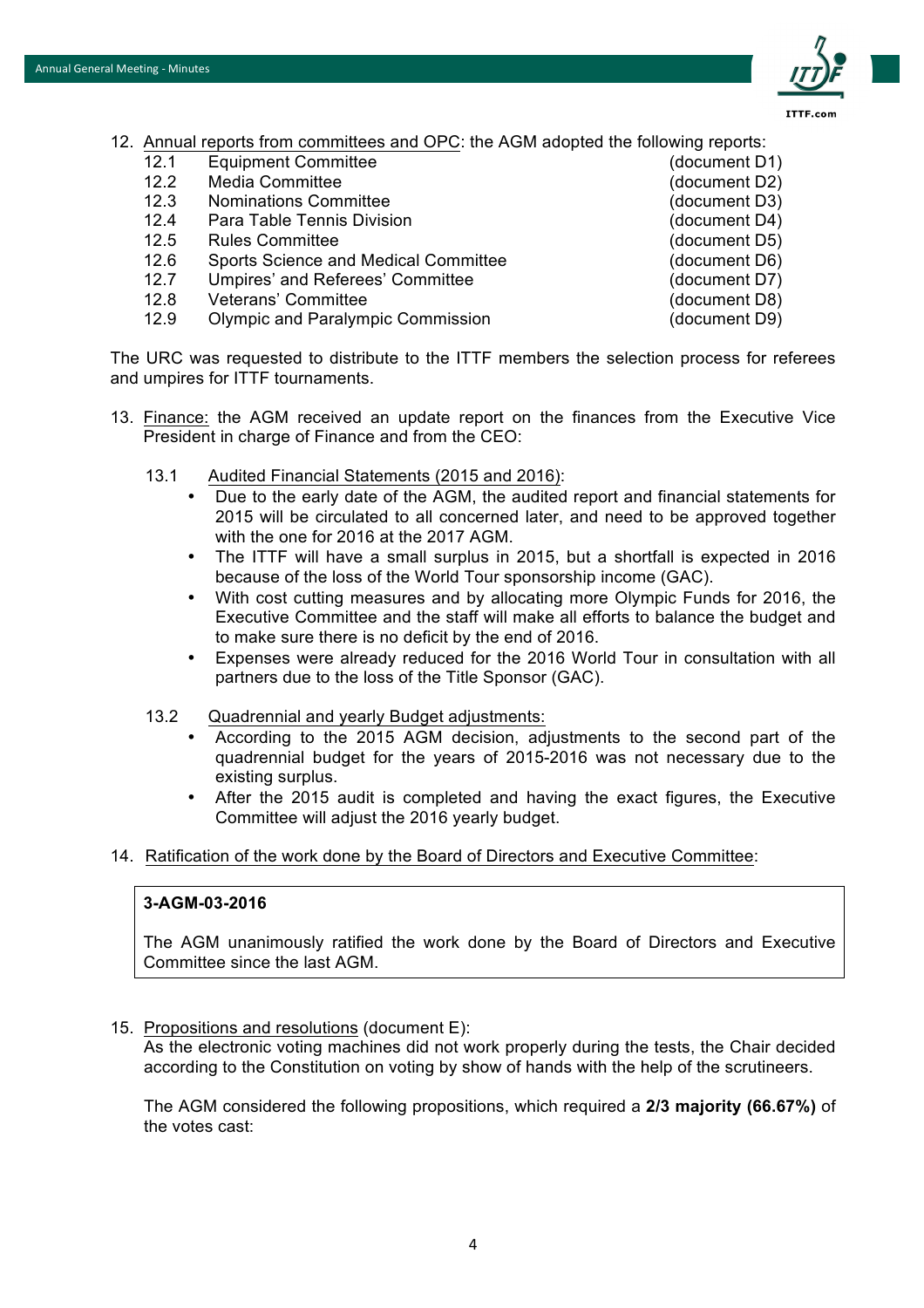

|             |                   | <b>Proposed by the Executive Committee</b>                                                                                                                                                                                                                                                                                                                                                                                                                                        |                    |
|-------------|-------------------|-----------------------------------------------------------------------------------------------------------------------------------------------------------------------------------------------------------------------------------------------------------------------------------------------------------------------------------------------------------------------------------------------------------------------------------------------------------------------------------|--------------------|
| 1           | To amend 1.3.4:   |                                                                                                                                                                                                                                                                                                                                                                                                                                                                                   |                    |
|             | 1.3.4             | The ITTF shall observe the general and fundamental principles of<br>the Olympic Charter, including, but not limited to, the Code of<br>Ethics and Compliance; the Code of Prevention of the<br>Manipulation of Competitions and the IPC Handbook; and no<br>provision of this Constitution shall be deemed to conflict with or<br>derogate from those principles.                                                                                                                 | Passed             |
|             |                   | Effective date: immediate                                                                                                                                                                                                                                                                                                                                                                                                                                                         |                    |
|             |                   | <b>Proposed by the Executive Committee</b>                                                                                                                                                                                                                                                                                                                                                                                                                                        |                    |
| $\mathbf 2$ | To amend 1.4.1.8: |                                                                                                                                                                                                                                                                                                                                                                                                                                                                                   | Passed             |
|             | 1.4.1.8           | to promote and to supervise World, Olympic, and Paralympic<br>and ITTF-Continental title competitions;                                                                                                                                                                                                                                                                                                                                                                            |                    |
|             |                   | <b>Proposed by the Executive Committee</b>                                                                                                                                                                                                                                                                                                                                                                                                                                        |                    |
|             | To amend 1.5.2:   |                                                                                                                                                                                                                                                                                                                                                                                                                                                                                   |                    |
| 3           | 1.5.2             | Between AGMs, the work of the ITTF shall be managed, in<br>accordance with policy decided by the AGM, a Board of<br>Directors, referred to elsewhere in this Constitution as "Board",<br>and the Executive Committee to which the AGM may delegate<br>any of its powers; on the request of at least one-quarter (1/4) of<br>the Associations not in arrears, the AGM may decide to deal with<br>a matter normally delegated to another ITTF body or decided<br>upon by this body. | <b>Passed</b>      |
|             |                   | <b>Proposed by the Executive Committee</b>                                                                                                                                                                                                                                                                                                                                                                                                                                        |                    |
|             | To amend 1.5.2.1: |                                                                                                                                                                                                                                                                                                                                                                                                                                                                                   |                    |
| 4           | 1.5.2.1           | The Board shall consist of the President, Executive Vice-<br>Presidents. Presidents of Continental Federations or their<br>appointees, the Chair of the Athletes Commission or his or her<br>appointee and 32 Continental representatives.                                                                                                                                                                                                                                        | Passed             |
|             |                   | <b>Proposed by the Athletes Commission</b>                                                                                                                                                                                                                                                                                                                                                                                                                                        |                    |
|             | To amend 1.5.3.1: |                                                                                                                                                                                                                                                                                                                                                                                                                                                                                   | Passed             |
| 5           | 1.5.3.1           | The Executive Committee shall consist of the President, the<br>Chairperson of the Athletes Commission and 8 Executive<br>Vice-Presidents                                                                                                                                                                                                                                                                                                                                          | 74.8% in<br>favour |
|             |                   | Effective date: immediate                                                                                                                                                                                                                                                                                                                                                                                                                                                         |                    |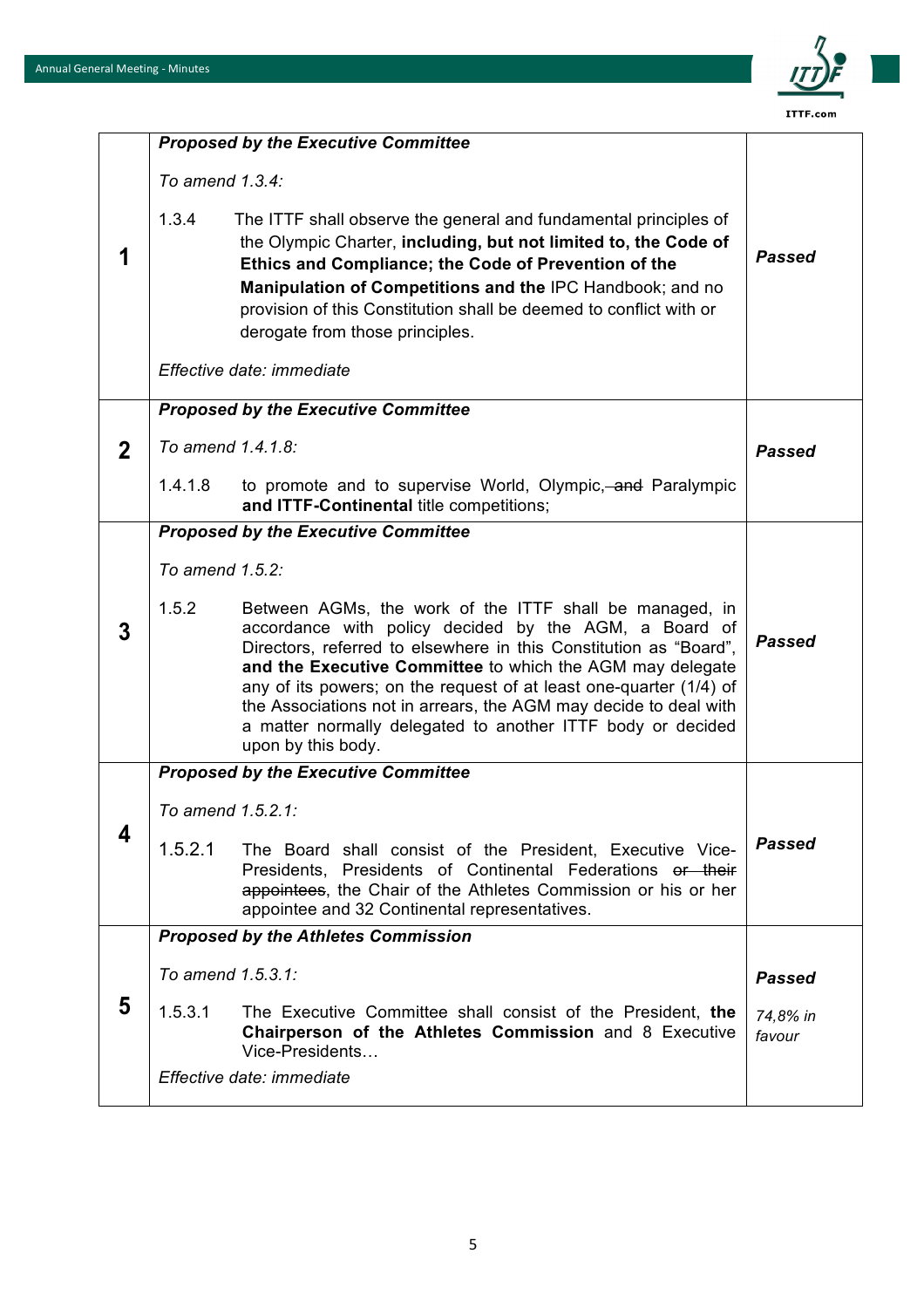

|   | <b>Proposed by the Athletes Commission</b>                                                                                                                                                                                                                                                                                                                                         |                     |
|---|------------------------------------------------------------------------------------------------------------------------------------------------------------------------------------------------------------------------------------------------------------------------------------------------------------------------------------------------------------------------------------|---------------------|
|   | To amend $1.12.2$ :                                                                                                                                                                                                                                                                                                                                                                |                     |
| 6 | 1.12.2 No more than 1 person from an Association shall be nominated for<br>the Executive Committee except the Athletes Commission<br>representative who may come from the same association as another<br>member of the Executive Committee and no-one shall be nominated for<br>more than 1 post of the Executive Committee.                                                       | Withdrawn           |
|   | <b>Proposed by the Executive Committee</b>                                                                                                                                                                                                                                                                                                                                         |                     |
|   | To amend 1.19.5.4:                                                                                                                                                                                                                                                                                                                                                                 |                     |
| 7 | 1.19.5.4 Voting other than in elections shall be either by a show of hands,<br>by electronic device, a roll call in alphabetical order of Associations,<br>starting with a name drawn at random, except where the Chair is satisfied<br>after a show of hands that such procedure is not necessary or a secret<br>ballot, as decided by the meeting on a proposition by the Chair. | Passed              |
|   | Proposed by the Latvian Table Tennis Federation                                                                                                                                                                                                                                                                                                                                    |                     |
|   | To amend 1.19.5.2.1, to delete 1.19.5.2.2 and to renumber 1.19.5.2.3:                                                                                                                                                                                                                                                                                                              |                     |
|   | 1.19<br><b>General Meetings</b>                                                                                                                                                                                                                                                                                                                                                    |                     |
|   | 1.19.5.2<br>Questions shall be decided by a simple majority of the votes cast<br>except that:                                                                                                                                                                                                                                                                                      | <b>Defeated</b>     |
| 8 | 1.19.5.2.1<br>changes to the Constitution, changes to the Laws of Table<br>Tennis, expulsion from membership, the acceptance of<br>belated or emergency business or propositions and the<br>revocation of a World Championships option require a<br>majority of 2/3 of the votes cast;                                                                                             | 57,69%<br>in favour |
|   | changes to the Laws of Table Tennis require a 3/4 majority of<br><u> 1.19.5.2.2 </u><br>the votes cast:                                                                                                                                                                                                                                                                            |                     |

*Note: The Chair of the ITTF Athletes Commission gave arguments in favour of Proposition No.5 with an implementation date for 2018, and announced that Proposition No.6 is withdrawn. After a delegate questioned why to wait until 2018, the AC Chair requested to modify the implementation date to "immediate" and the proposition was voted upon accordingly.* 

The AGM considered the following propositions, which required a **3/4 majority (75%)** of the votes cast:

|   | <b>Proposed by Hong Kong Table Tennis Association</b>                                                                                                                                                                                                                                                            |                     |
|---|------------------------------------------------------------------------------------------------------------------------------------------------------------------------------------------------------------------------------------------------------------------------------------------------------------------|---------------------|
|   | To delete 2.4.2                                                                                                                                                                                                                                                                                                  | <b>Defeated</b>     |
| 9 | 2.4.2 At least 85% of the blade by thickness shall be of natural wood; an<br>adhesive layer within the blade may be reinforced with fibrous material such<br>as carbon fibre, glass fibre or compressed paper, but shall not be thicker<br>than 7.5% of the total thickness or 0.35mm, whichever is the smaller. | 73.45% in<br>favour |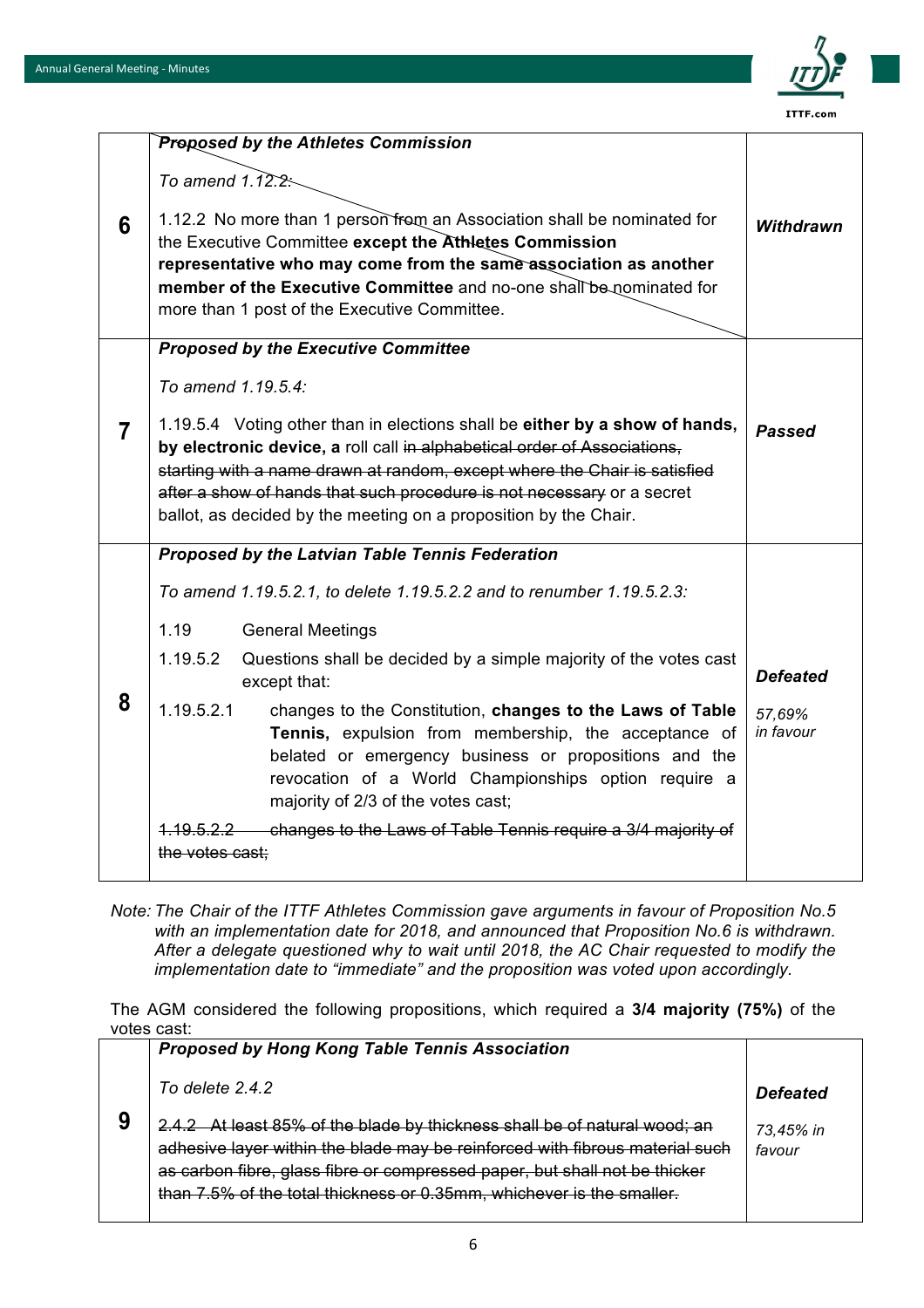

|    | <b>Proposed by the Athletes Commission</b>                                                                                                                                                                                                                                                                                                                |                 |
|----|-----------------------------------------------------------------------------------------------------------------------------------------------------------------------------------------------------------------------------------------------------------------------------------------------------------------------------------------------------------|-----------------|
|    | To amend $2.4.3$ :                                                                                                                                                                                                                                                                                                                                        |                 |
| 10 | 2.4.3<br>A side of the blade used for striking the ball shall be covered with<br>either ordinary pimpled rubber, with pimples outwards having a<br>total thickness including adhesive of not more than 2.00mm, or<br>sandwich rubber, with pimples inwards or outwards, having a<br>total thickness including adhesive of not more than 4.00mm<br>4.25mm. | <b>Defeated</b> |
|    | Proposed by the UAE Table Tennis Association                                                                                                                                                                                                                                                                                                              |                 |
|    | To delete 2.9.1.1                                                                                                                                                                                                                                                                                                                                         |                 |
| 11 | 2.9.1 The rally shall be a let:                                                                                                                                                                                                                                                                                                                           | <b>Defeated</b> |
|    | 2.9.1.1 if in service the ball touches the net assembly, provided the service<br>is otherwise correct or the ball is obstructed by the receiver or his or her<br>partner;                                                                                                                                                                                 |                 |
|    | <b>Proposed by USA Table Tennis</b>                                                                                                                                                                                                                                                                                                                       |                 |
|    | To add a new paragraph 2.10.1.16                                                                                                                                                                                                                                                                                                                          |                 |
| 12 | 2.10 A Point                                                                                                                                                                                                                                                                                                                                              | <b>Defeated</b> |
|    | 2.10.1 Unless the rally is a let, a player shall score a point                                                                                                                                                                                                                                                                                            |                 |
|    | 2.10.1.16 if an opponent deliberately disturbs the conditions of play in<br>a way that could affect the outcome of the rally.                                                                                                                                                                                                                             |                 |

The AGM considered the following resolutions, which required a **simple majority (50%)** of the votes cast:

|   | <b>Proposed by the Palestine Table Tennis Federation</b>                                                                                                                                                                                                                                                                                                                                                                                                                                                                                                                                                                                                                                                                                                                                                                                                                                                                                                                                                                                                                                     |                 |
|---|----------------------------------------------------------------------------------------------------------------------------------------------------------------------------------------------------------------------------------------------------------------------------------------------------------------------------------------------------------------------------------------------------------------------------------------------------------------------------------------------------------------------------------------------------------------------------------------------------------------------------------------------------------------------------------------------------------------------------------------------------------------------------------------------------------------------------------------------------------------------------------------------------------------------------------------------------------------------------------------------------------------------------------------------------------------------------------------------|-----------------|
|   | Organisation of an international tournament(s) on the level of the<br>Presidents of National Associations affiliated to ITTF.                                                                                                                                                                                                                                                                                                                                                                                                                                                                                                                                                                                                                                                                                                                                                                                                                                                                                                                                                                |                 |
| A | The suggestion is to organise a tournament(s) that includes all presidents of<br>all National Associations, each representing his/her country which will<br>contribute in realizing sports highest goals and achieving goals behind<br>creation of International Table Tennis Association (Sports For All) in addition<br>to keeping ITTF on the lead as the largest International Sport Federation in<br>the world through this idea (tournament), following are the main points:<br>Helps in spreading, promoting the sport in a new, beautiful way worldwide<br>1-<br>Helps confirming, administrational positions are not only honorary positions<br>$2 -$<br>Helps in bringing presidents of NAs more physically active<br>3-<br>Helps in promoting tourism in those countries will host that big international sport<br>4-<br>event and gathering<br>5- Partially contributes in increasing ITTF's income<br>6- Helps in encouraging organisers to consider the possibility of the participation of<br>heads of states worldwide, expanding the range of success of the tournament and | <b>Defeated</b> |
|   | this activity in the future, promoting sport in general and Table Tennis in particular<br>which will represent a huge, unprecedented sport achievement in addition to other<br>positive goals that could be achieved for the benefit of the sport and keeping it as<br>the master of sports worldwide.                                                                                                                                                                                                                                                                                                                                                                                                                                                                                                                                                                                                                                                                                                                                                                                       |                 |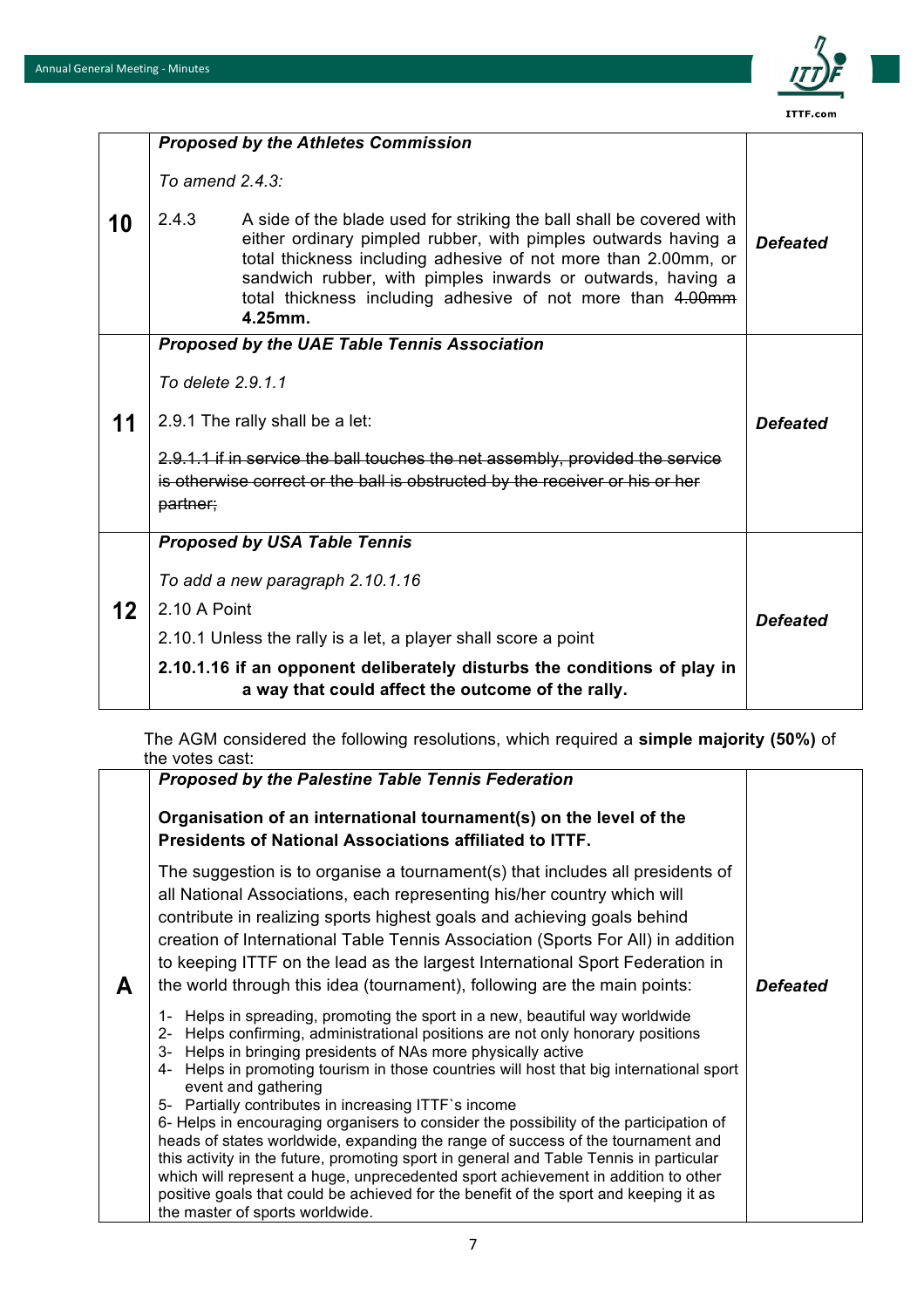

### **B** *Proposed by Swiss Table Tennis* **Test on Height of the Net** Table tennis is a very attractive and spectacular sport as soon as there are rallies. Unfortunately, too many rallies are finished within the first 3 strokes. To reach the fixed target to become top 5 sport, table tennis has to be more spectacular. The importance of service (and receive) has to be declined. Especially the services and receives are crossing the net very low, afterwards, the balls cross the net much higher. Therefore one might estimate that with a higher net, there would be more rallies. Swiss Table Tennis, after having discussed with a lot of top players, technical directors, presidents of NA and others, assigns the ITTF to register at the 2016 Olympic Games (or a World Tour competition) with a high speed camera at the height of the net a minimum of 20 matches of men and another 20 matches of women with different playing styles and to publish the statistics until the 30th of November 2016. Depending on the results, Swiss Table Tennis will maybe ask to the AGM 2017 in Germany to change the rules and introduce a higher net from July 2018 on. *Passed*

- 16. Future world championships:
	- 16.1 Selection of host of the 2019 World Championships
		- Details of the bidding conditions in city of Budapest were distributed by the ITTF Competition Programme staff to complete the presentation of the Hungarian TTA.

### **4-AGM-03-2016**

The AGM resolved to allocate the 2019 World Championships organisation and hosting to the Hungarian Table Tennis Association in the city of Budapest.

- 16.2 Deadline bids for 2020 World Championships: the AGM noted that the deadline to submit bids to host the 2020 World Team Championships is set for 30 September 2016.
- 17. P5 Plan update (DBI Top 5): Mr Adham Sharara gave an update on the progress of the P5-Plan and the main objective for table tennis to be ranked amongst the Top-5 sports in the world. One staff member was recently appointed to assist to complete the project and to prioritize the suggestions received. The Executive Committee decided not to start the action plan implementation before January 2017, until the income shortfall recovery plan for 2016 is implemented.
- 18. Constitution: final round of inputs and recommendations is to be announced before the complete review of the ITTF Constitution. It was requested to send the draft of the new Constitution to the Board of Directors before submitting to the AGM.
- 19. Next AGM: the AGM noted that its next meeting would be held in Düsseldorf, Germany on 31 May 2017.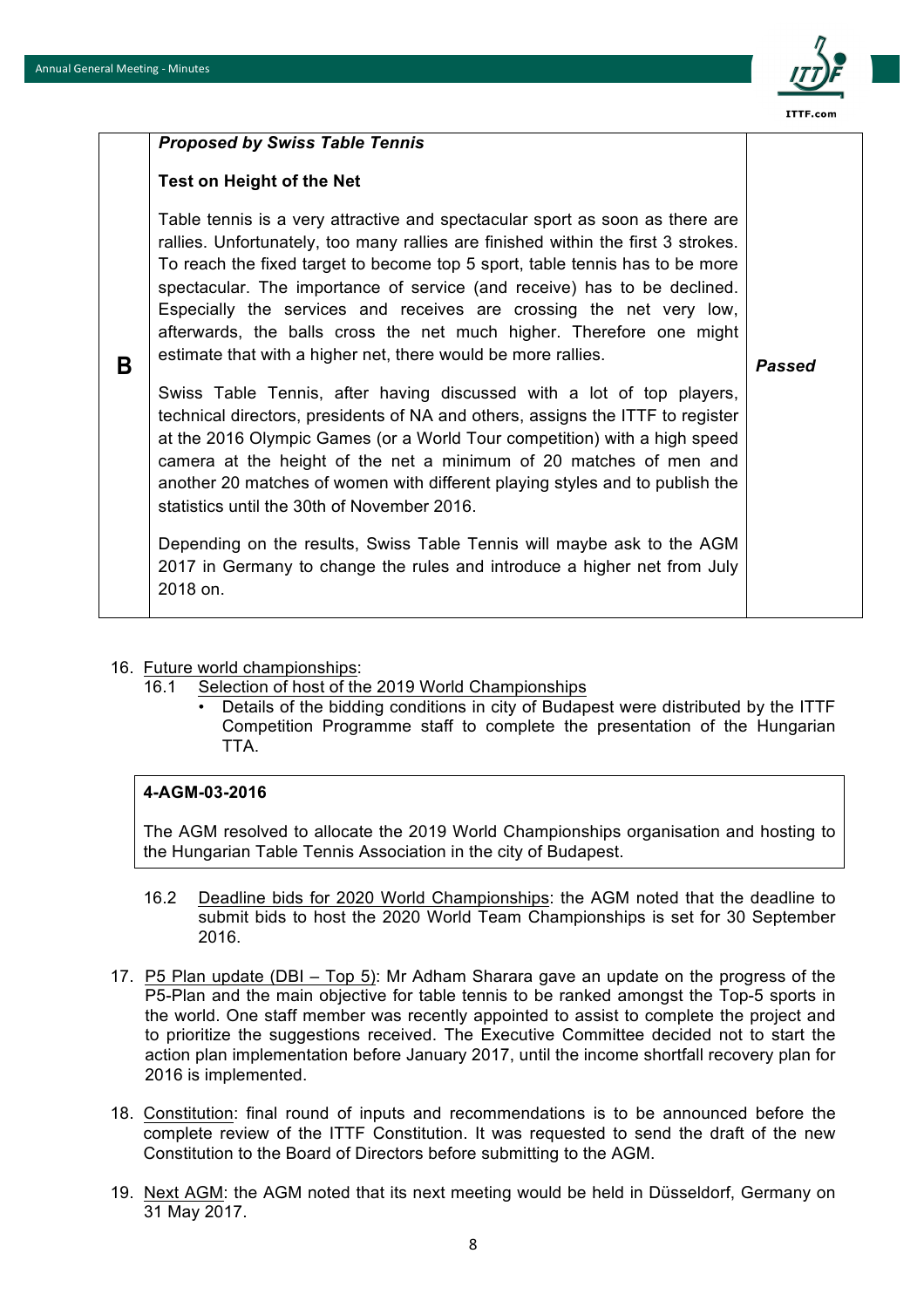

- 20. Any other business:
	- the Marketing Director presented Urban Table Tennis, research is in progress to develop a new, innovative form of table tennis, attracting mainly the younger generation.
	- the Deputy CEO made a presentation on Development, Education & Training activities.
	- 2017 WTTC organisers were asked to pay attention to the date clash with Ramadan and to facilitate special services at hotels to those requesting.
- 21. Adjournment: there being no further business, the meeting adjourned at 13h55.

 $\Box$ 

Adham Sharara **Date** Date **Date** Date Chairman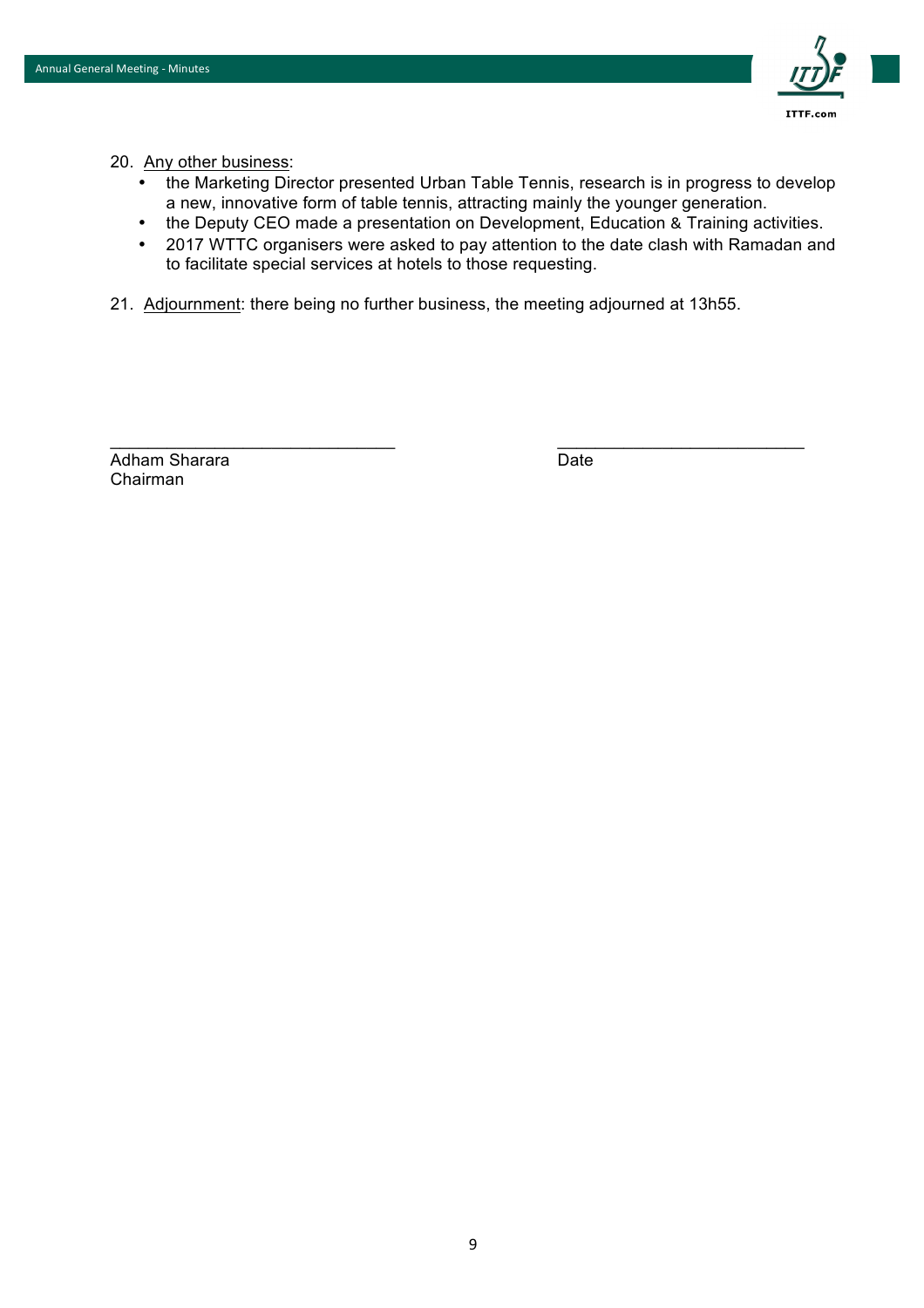

### **INTERNATIONAL TABLE TENNIS FEDERATION Judit Farago ITTF Chief Executive Officer**

### **Appointment of the ITTF Nominations Committee 2016-2018**

As per the constitution, the Executive Committee is empowered to appoint the members of the Nominations Committee:

*1.6.4 The Board shall appoint, in odd numbered years, the Chairs of committees and commissions, on the recommendation of the Executive Committee; except the chair of the Nominations Committee who shall be appointed by the Executive Committee in even numbered years and the Athletes' Commission whose chairperson would be elected by the Commission.* 

*1.11.10 The Nominations Committee shall be composed of at least 6 members determined and appointed by the Executive Committee including significant gender representation from nominations received from national associations in even numbered years with an Executive Vice-President and all Presidents of Continental Federations as ex-officio members.* 

At its meeting on  $27<sup>th</sup>$  February 2016, the Executive Committee considered the nominations submitted and resolved to make the following appointments:

**CHAN** Foong Keong (Malaysia) Chair Abdullah **AL-MULLA** (Oatar) **Deputy Chair** Deputy Chair Sandra **DEATON** (England) Andreas **GEORGIOU** (Cyprus) David **JACKSON** (Canada) Phil **MALES** (Australia) \* Wahid Enitan **OSHODI** (Nigeria) Ivam **PASSOS** (Brazil)

Special Advisor: Walter RÖNMARK (Sweden) ITTF Executive Vice President: Cherif HAJEM Senior staff member (no voting rights): Raul CALIN

\* *Phil MALES resigned from his position in the ITTF Rules Committee*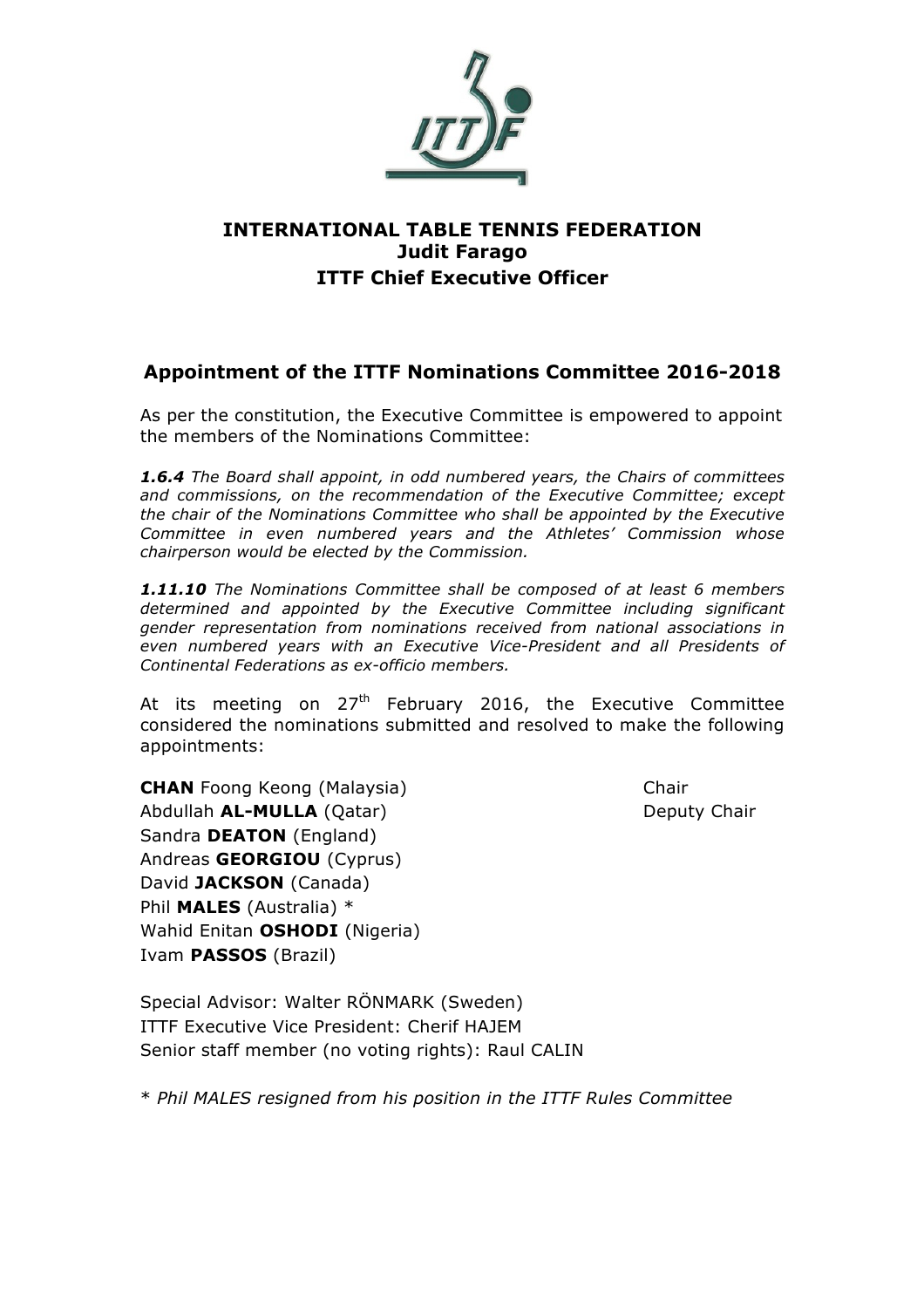| <b>Function</b>           | <b>Name</b>                   | <b>Present</b>      |
|---------------------------|-------------------------------|---------------------|
| Chair                     | Adham Sharara                 |                     |
|                           | <b>Thomas Weikert</b>         |                     |
|                           | Khalil Al-Mohannadi           |                     |
|                           | Chérif Hajem                  |                     |
|                           | <b>Bruce Burton</b>           |                     |
| Executive<br>Committee    | Shi Zhihao                    |                     |
|                           | Masahiro Maehara              |                     |
|                           | Melecio Rivera                |                     |
|                           | Patrick Gillmann              | Proxy Micronesia    |
|                           | Petra Sörling                 |                     |
|                           | Khaled El-Salhy               | Proxy Mozambique    |
|                           | Cai Zhenhua                   |                     |
| Continental               | Ronald Kramer                 |                     |
| presidents                | Juan Vila                     |                     |
|                           | Anton Kiesenhofer             |                     |
|                           | James Morris                  | Proxy from Vanuatu  |
|                           |                               |                     |
|                           | Berthe A. Bakhary             | Proxy from Gambia   |
|                           | Fortuné Luc Olivier Guezo     | Apologies           |
|                           | Mongid El Hajji               | Apologies           |
|                           | Hao Thyn Voon                 |                     |
|                           | Henry Djombo                  | Apologies           |
| <b>Board of Directors</b> | Olabanji Oladapo              | Proxy from Tanzania |
|                           | Thomas Kiggundu               |                     |
|                           | Afshin Badiee                 |                     |
|                           | Ali Sultan Al-Muftah          |                     |
|                           | Mohammad Sibtain              |                     |
|                           | Park Do Cheon                 |                     |
|                           | Dhanraj Choudhary             |                     |
|                           | Thana Chaiprasit              |                     |
|                           | Tony Yue                      |                     |
|                           | Alexander Murdoch             | Apologies           |
|                           | Cristinel Romanescu           |                     |
|                           | Paul Kyle                     | Proxy Cook Islands  |
|                           | Ivo-Goran Munivrana           |                     |
|                           | <b>Christian Palierne</b>     |                     |
|                           | Francesco Sciannimanico       |                     |
|                           | Walter Rönmark                |                     |
|                           | Zdenko Kriz                   |                     |
|                           | Alaor G. P. Azevedo           |                     |
|                           | <b>Nestor Tenca</b>           |                     |
|                           | Leonel Aguilar                |                     |
|                           | <b>Ivan Santos</b>            |                     |
|                           | <b>Teddy Matthews</b>         |                     |
|                           | Sergio Arturo Blanco          | Apologies           |
|                           | Gordon Kaye                   |                     |
|                           | Anthony Ho                    | Proxy from Kiribati |
|                           | Graeme Ireland (Techn. Comm.) | Proxy from Nauru    |
|                           | Dorte Darfelt (PTT)           |                     |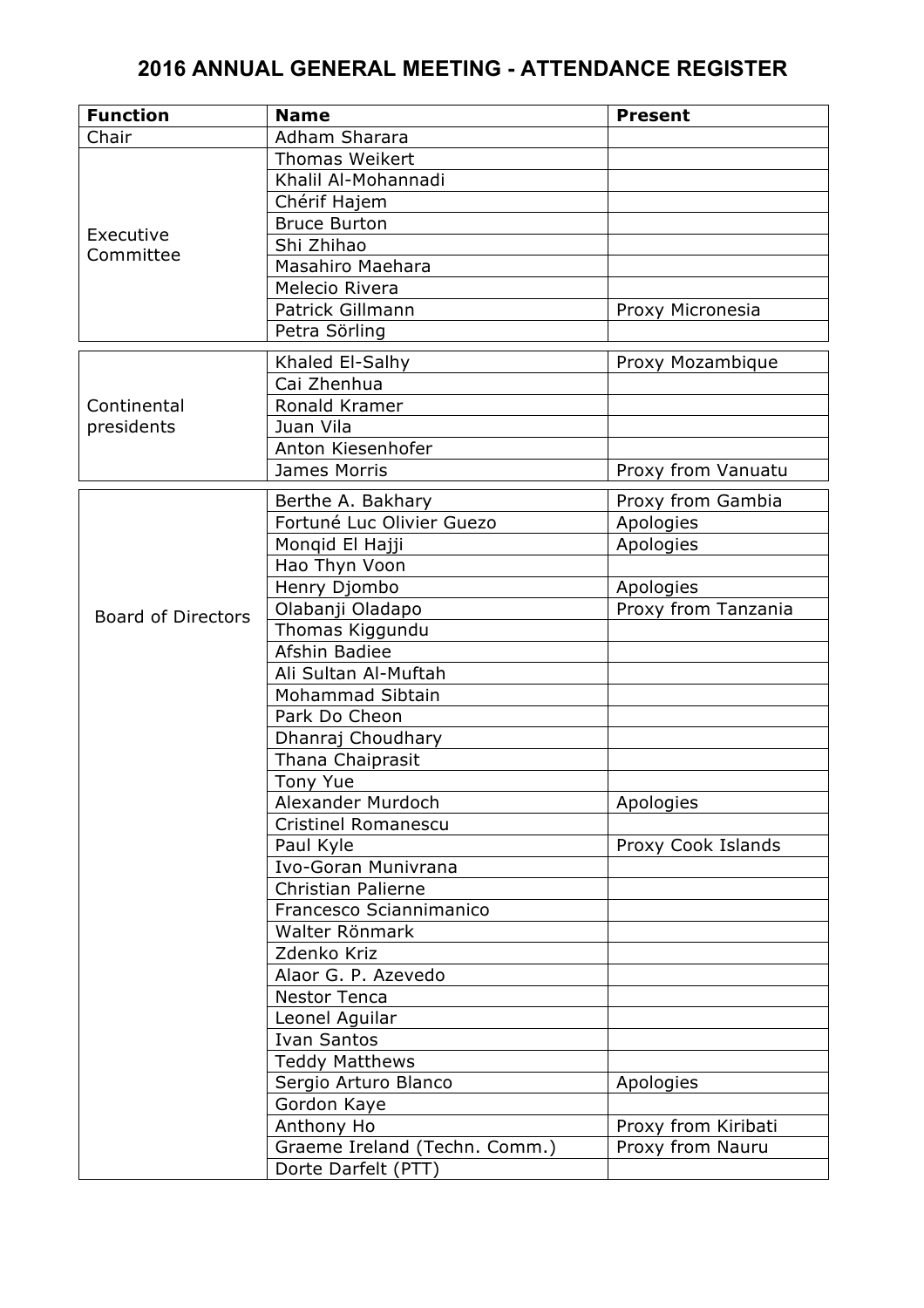| <b>Function</b>           | <b>Name</b>           | <b>Present</b> |
|---------------------------|-----------------------|----------------|
| Athletes                  | Vladimir Samsonov     |                |
| Equipment                 | Federico Lineros      |                |
| Media                     | Arne Madsen           |                |
| <b>Nominations</b>        | Chan Foong Keong      |                |
| Para TT                   | Dorte Darfelt         |                |
| <b>Rules</b>              | <b>Rudolf Sporrer</b> |                |
| Sport Science and Medical | Miran Kondric         |                |
| <b>URC</b>                | Ronald Wee            |                |
| Veterans                  | Reto Bazzi            |                |
| Women in Sport            |                       |                |
| Commissioner              | Hajera Kajee          |                |

|                      | Xu Yinsheng             | Apologies |
|----------------------|-------------------------|-----------|
|                      | George Segun            |           |
|                      | André Damman            | Apologies |
|                      | <b>Rufford Harrison</b> | Apologies |
|                      | Han Sang Kook           | Apologies |
|                      | Colin Clemett           | Apologies |
| President's Advisory | Eberhard Schöler        |           |
| Council              | Shahrokh Shahnazi       | Apologies |
|                      | Radivoj Hudetz          |           |
|                      | Jane Pinto              |           |
|                      | Neil Harwood            |           |
|                      | Koji Kimura             |           |
|                      | Borivoje Popovic        | Apologies |
|                      | Henry Yue               | Apologies |
|                      | Igor Levitin            |           |

| <b>ASSOCIATION</b> |                             | <b>Present</b> |
|--------------------|-----------------------------|----------------|
| <b>ALBANIA</b>     | <b>BINOSHAJ Tonin</b>       |                |
| <b>ALGERIA</b>     | <b>ZITOUNI Kamel</b>        |                |
| <b>ARGENTINA</b>   | TENCA Nestor (also BoD)     |                |
| <b>AUSTRALIA</b>   | <b>GOODIER William</b>      |                |
|                    | <b>MARRIOTT Peter</b>       |                |
| <b>AUSTRIA</b>     | <b>FORSTHUBER Gottfried</b> |                |
|                    | FRIEDINGER Johann           |                |
| AZERBAIJAN         | <b>IBADOVA Firangiz</b>     |                |
|                    | MEHDIZADE Sabuhi            |                |
| <b>BAHRAIN</b>     | <b>SALEH Mohamed</b>        |                |
| <b>BARBADOS</b>    | <b>JACKMAN Ray</b>          |                |
| <b>BELARUS</b>     | PETKEVITCH Alexander        |                |
|                    | <b>IVANENKA Piotr</b>       |                |
| <b>BELGIUM</b>     | <b>DENYS Jacques</b>        |                |
|                    | <b>MUREAU Jean Michel</b>   |                |
| <b>BHUTAN</b>      | <b>TSHERING Karma</b>       |                |
| <b>BOTSWANA</b>    | PEMA Bolokang Samuel        |                |
| <b>BRAZIL</b>      | <b>WALQUIRIA Lima</b>       |                |
|                    | AZEVEDO Alaor (also BoD)    |                |
| <b>BULGARIA</b>    | <b>KITOV Stefan</b>         |                |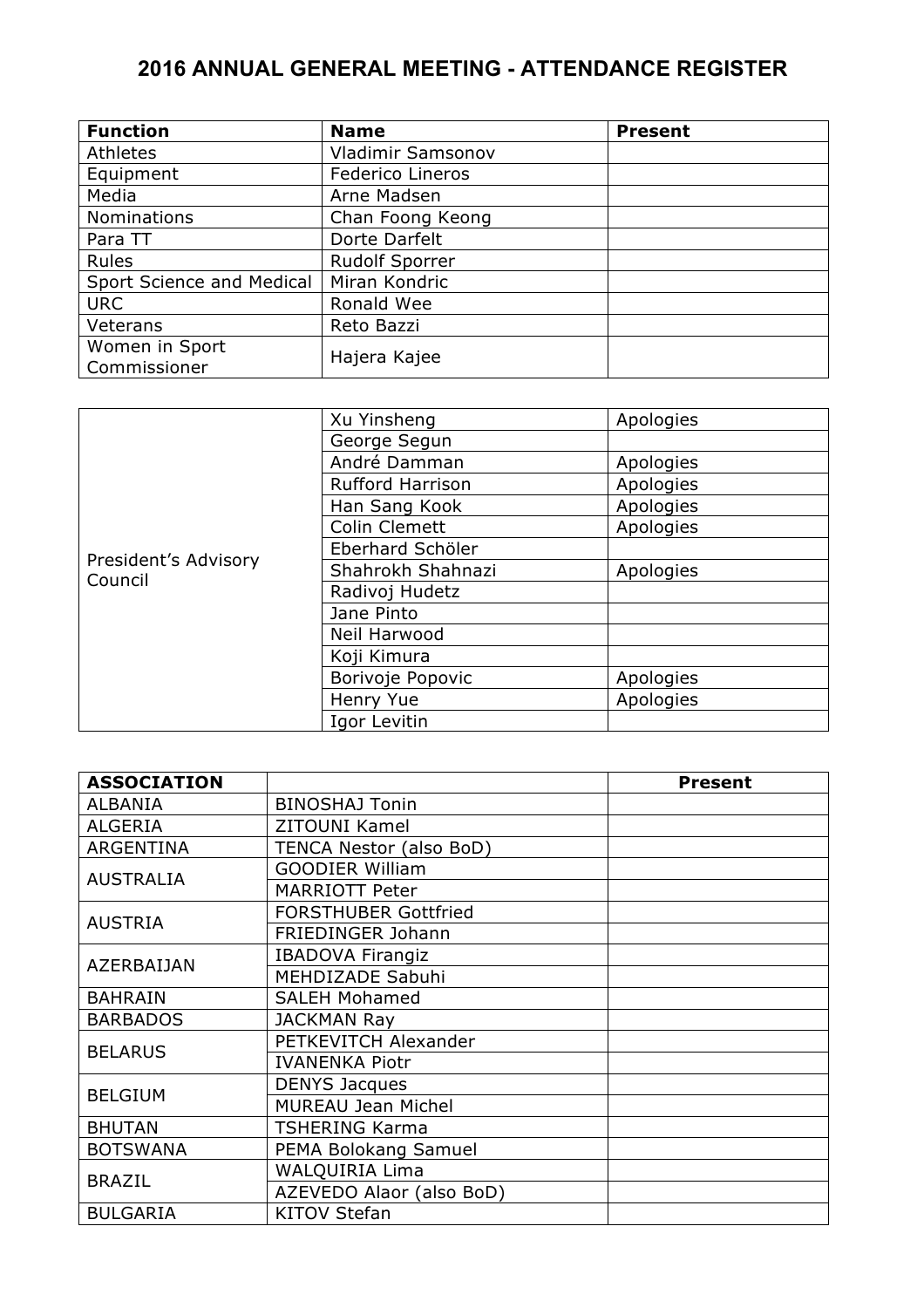| <b>ASSOCIATION</b>    |                                  | <b>Present</b>         |
|-----------------------|----------------------------------|------------------------|
| <b>BURKINA FASO</b>   | <b>NANEMA Denis</b>              |                        |
| <b>BURUNDI</b>        | NDIKUMANA Adolphe                |                        |
|                       | <b>RAT Sakhorn</b>               |                        |
| <b>CAMBODIA</b>       | <b>ROS Cheat</b>                 | Apologies              |
| <b>CAMEROON</b>       | <b>BAGUEKA ASSOBO Alfred</b>     |                        |
| <b>CANADA</b>         | <b>JACKSON David</b>             |                        |
| <b>CAYMAN ISLANDS</b> | <b>RASINEN Asko</b>              |                        |
| <b>CHAD</b>           | <b>AHMAT Oumar Koudji</b>        |                        |
| <b>CHILE</b>          | <b>REIMBERG Henry</b>            |                        |
|                       | <b>ZHANG Xiaopeng</b>            |                        |
| <b>CHINA</b>          | LIU Yi                           |                        |
| <b>CHINESE TAIPEI</b> | <b>HUNG Tsung-Min</b>            |                        |
| <b>COLOMBIA</b>       | <b>URIBE Pedro</b>               | Apologies              |
| <b>CONGO B</b>        | OKOUNA OLANDZOBO Jean Marie      |                        |
| <b>COSTA RICA</b>     | ZAMORA Alexander                 |                        |
|                       | <b>BAKHARY Berthe (also BoD)</b> |                        |
| <b>COTE D'IVOIRE</b>  | <b>KAROU Tago Germain Alfred</b> |                        |
| <b>CROATIA</b>        | POSPIS Danijela                  |                        |
| <b>CYPRUS</b>         | <b>GEORGIOU Andreas</b>          |                        |
|                       | SPACEK Zbynek                    |                        |
| <b>CZECH REP</b>      | <b>ENDAL Nikolas</b>             |                        |
| <b>DENMARK</b>        | <b>SUNDBAEK Peter</b>            |                        |
|                       | DJAMA Madina Said                | Proxy from Madagascar  |
| <b>DJIBOUTI</b>       | <b>OMIR Mahamoud Oumar</b>       |                        |
| <b>DOMINICAN REP</b>  | VILA REINOSO Juan (also BoD)     |                        |
|                       | <b>MESHREF Alaa</b>              |                        |
| <b>EGYPT</b>          | <b>WEFKY Tamer</b>               | Proxy from Sudan       |
| <b>EL SALVADOR</b>    | AGUILAR Lionel (also BoD)        |                        |
|                       | <b>DEATON Sandra</b>             |                        |
| <b>ENGLAND</b>        | <b>SUTCLIFFE Sara</b>            |                        |
| <b>ESTONIA</b>        | <b>LUBI Sirje</b>                |                        |
| <b>ETHIOPIA</b>       | <b>KEBEDE Tariku Endale</b>      | Apologies              |
| FIJI                  | <b>YEE Harvi</b>                 | Proxy Solomon Islands  |
| <b>FINLAND</b>        | <b>GREFBERG Sonja</b>            |                        |
| <b>FRANCE</b>         | PALIERNE Christian (also BoD)    |                        |
|                       | <b>VICENS Miguel</b>             |                        |
| <b>GABON</b>          | <b>NGUEMA Bernadette</b>         |                        |
|                       | <b>GEIGER Michael</b>            | Proxy from Namibia     |
| <b>GERMANY</b>        | <b>AHLERT Heike</b>              |                        |
| <b>GHANA</b>          | <b>ASHIGBEY Kenneth Kwaku</b>    | Apologies              |
|                       | AFADZINU Mawuko Kweku            |                        |
| <b>GREECE</b>         | <b>KOLIBADIS Emmanuel</b>        |                        |
|                       | JI James                         | Proxy Marshall Islands |
| <b>GUAM</b>           | JI Young Hee                     |                        |
| <b>GUATEMALA</b>      | <b>HERRERA Jorge</b>             |                        |
|                       | DE LEON RODAS Aldo               |                        |
| <b>HONG KONG</b>      | <b>CHAN Cheong Ki</b>            |                        |
|                       | CHIU Echo                        |                        |
| <b>HUNGARY</b>        | <b>NATRAN Roland</b>             |                        |
|                       | <b>STOCKER Miklos</b>            |                        |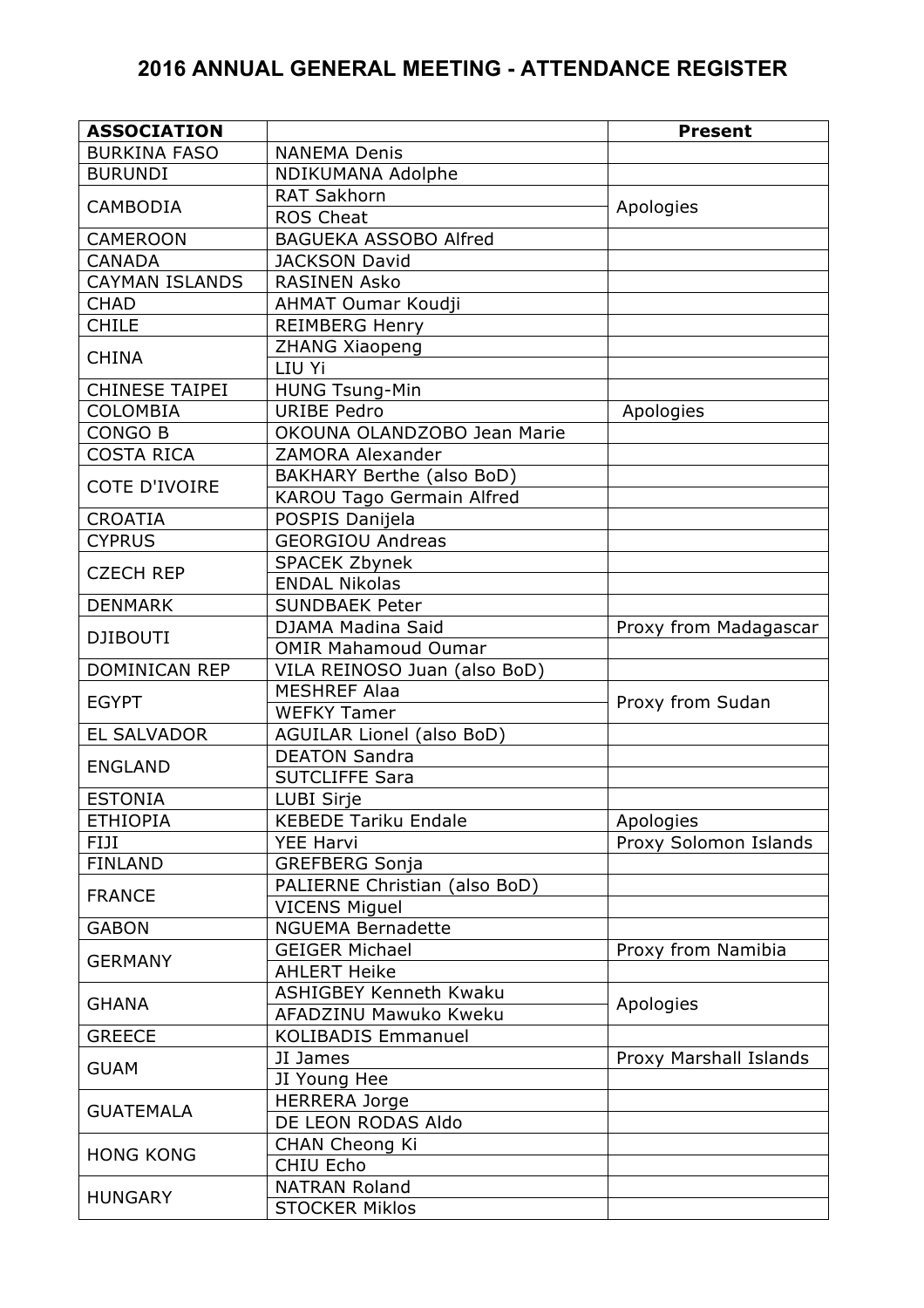| <b>ASSOCIATION</b> |                                   | <b>Present</b>        |
|--------------------|-----------------------------------|-----------------------|
| <b>ICELAND</b>     | SVERRISSON Sigurdur Valur         |                       |
|                    | <b>CHATURVEDI Prabhat Chandra</b> |                       |
| <b>INDIA</b>       | <b>CHAUHAN Ritesh</b>             |                       |
|                    | LINANDO Jimmy                     |                       |
| <b>INDONESIA</b>   | OEGROSENO Oegroseno               |                       |
|                    | ALIGHARDASHI Mehrdad              |                       |
| <b>IRAN</b>        | <b>TABRIZIFAR Faeze</b>           |                       |
|                    | <b>MARTIN Tony</b>                | Proxy from Guernsey   |
| <b>IRELAND</b>     | <b>BARRY Michael</b>              |                       |
| <b>ISLE OF MAN</b> | <b>MACFARLANE Malcolm</b>         |                       |
| <b>JAPAN</b>       | KIMURA Koji (also PAC)            |                       |
|                    | YOKOTA Sachiko                    |                       |
|                    | <b>BEISALIYEV Malik</b>           | Proxy from Kyrgyzstan |
| <b>KAZAKHSTAN</b>  | DRUZHKOVA Yelena                  |                       |
|                    | <b>MUDIBO Andrew Immanuel</b>     | Proxy from Lesoto     |
| <b>KENYA</b>       | GITURWA John Gicaci               |                       |
| <b>KOREA</b>       | YOON Seunghee                     |                       |
|                    | JU Jong Chol                      |                       |
| <b>KOREA DPR</b>   | <b>HYON Jonh</b>                  |                       |
|                    | <b>CITAKU Nehat</b>               |                       |
| <b>KOSOVO</b>      | FAZLIJA Aferdita                  |                       |
|                    | <b>ALSABAH Malek Humod Faisal</b> |                       |
| <b>KUWAIT</b>      | ALQUBA Suleiman                   |                       |
| <b>LAOS</b>        | <b>VONGSA Somchay</b>             |                       |
|                    | JOZEPSONE Ina                     |                       |
| LATVIA             | <b>PURINSH Egils</b>              |                       |
|                    | HAJJ-NICOLAS Selim                |                       |
| <b>LEBANON</b>     | DE CHADAREVIAN Michel             |                       |
|                    | <b>ELSOURI Khaled</b>             |                       |
| <b>LIBYA</b>       | <b>HARIZ Jalal</b>                |                       |
|                    | <b>NEUBAUER Herbert</b>           |                       |
| LIECHTENSTEIN      | FU Lihua                          |                       |
| LITHUANIA          | <b>BALAISA Rimgaudas</b>          |                       |
|                    | <b>HARTMANN André</b>             |                       |
| <b>LUXEMBOURG</b>  | <b>SCHILTZ Paul</b>               |                       |
| <b>MACAO</b>       | O I Chau                          |                       |
|                    | <b>CHEE Shin Lian</b>             |                       |
| <b>MALAYSIA</b>    | Chan Foong Keong (also CC)        |                       |
| <b>MALDIVES</b>    | <b>LATHEEF Ahmed</b>              |                       |
| <b>MALTA</b>       | <b>ANASTASI Alexander</b>         |                       |
| <b>MAURITIUS</b>   | DESSCANN Ganeshan Veerasamy       |                       |
| <b>MEXICO</b>      | <b>CERVANTES Miguel</b>           |                       |
|                    | <b>MICHELIS Christian</b>         |                       |
| <b>MONACO</b>      | <b>LEBLANC Pauline</b>            |                       |
| <b>MONGOLIA</b>    | <b>ENKHTUR Tumurbaatar</b>        |                       |
| <b>MOROCCO</b>     | <b>TADLAOUI Ahmed</b>             |                       |
| <b>MYANMAR</b>     | <b>KYIN Hwet</b>                  |                       |
| <b>NEPAL</b>       | RANA PARAMBIR Shamsher J B        |                       |
| <b>NETHERLANDS</b> | SIALINO Achim                     | Proxy from Bonaire    |
|                    | SIMONS Jan                        |                       |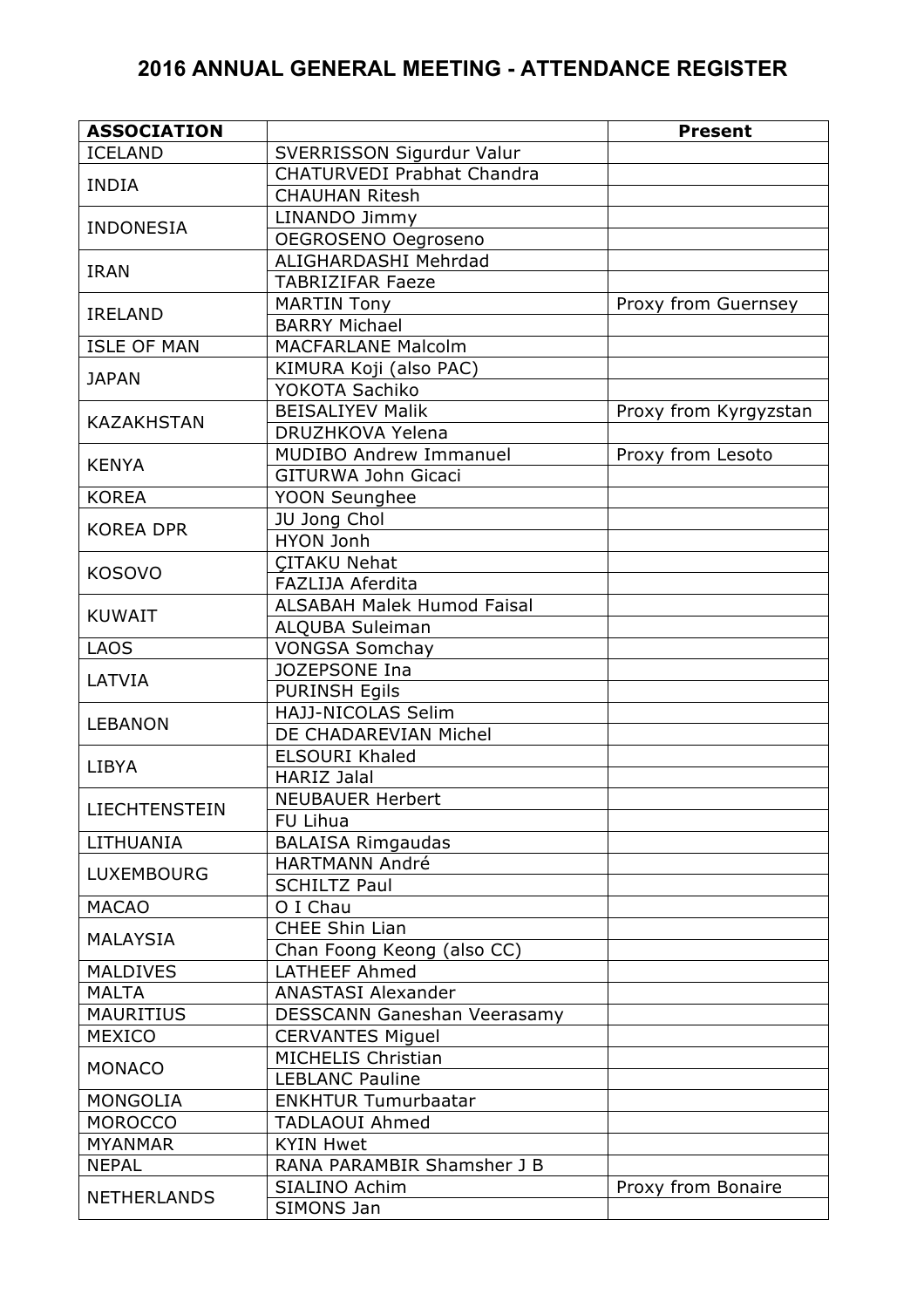| <b>ASSOCIATION</b>   |                                 | <b>Present</b>     |
|----------------------|---------------------------------|--------------------|
| <b>NEW CALEDONIA</b> | GILLMANN Patrick (also EC)      |                    |
|                      | KYLE Paul (also BoD)            |                    |
| <b>NEW ZEALAND</b>   | <b>WILLIAMS Gary</b>            |                    |
| <b>NIGERIA</b>       | <b>OSHODI Wahid Enitan</b>      |                    |
| <b>NORWAY</b>        | <b>NORDBY Svenn-Erik</b>        |                    |
|                      | <b>BAQIR Sajad</b>              |                    |
| <b>OMAN</b>          | <b>BA MAKHALEF Abdullah</b>     |                    |
| <b>PAKISTAN</b>      | WADOOD Khawaja Hassan           |                    |
| <b>PALESTINE</b>     | <b>ALSHARIF Radwan</b>          |                    |
| <b>PANAMA</b>        | <b>CHONG Charley</b>            |                    |
| <b>PAPUA NEW</b>     |                                 |                    |
| <b>GUINEA</b>        | <b>SHAO Yuping</b>              |                    |
| PARAGUAY             | REAL Benjamin                   |                    |
| <b>PHILIPPINES</b>   | <b>LEDESMA Ting</b>             |                    |
| <b>POLAND</b>        | WALDOWSKI Wojciech              | Apologies          |
| <b>PORTUGAL</b>      | <b>MOURA Pedro</b>              |                    |
|                      | <b>CASTALDO Leticia</b>         |                    |
| PUERTO RICO          | SANTOS Ivan (also BoD)          |                    |
| QATAR                | <b>ABU KARKI Ziad</b>           |                    |
|                      | <b>ROMANESCU Beatrice</b>       |                    |
| <b>ROMANIA</b>       | ROMANESCU Christinel (also BoD) |                    |
|                      | <b>GRIGORIEV Vladimir</b>       |                    |
| <b>RUSSIA</b>        | LEVITIN Igor (PAC)              |                    |
| <b>RWANDA</b>        | SEMIGABO Eugene                 | Apologies          |
| <b>SAINT LUCIA</b>   | MATTHEWS Teddy (also BoD)       |                    |
| SAUDI ARABIA         | <b>ALSALEEM Bandar Mohammed</b> |                    |
|                      | <b>MCLERNON Terry</b>           |                    |
| <b>SCOTLAND</b>      | <b>MCCALLUM Philip</b>          |                    |
| <b>SERBIA</b>        | <b>STEVANOVIC Dusan</b>         |                    |
| <b>SEYCHELLES</b>    | <b>REMIE Francis</b>            |                    |
| <b>SIERRA LEONE</b>  | <b>GHARIB Mohamed</b>           | Proxy from Senegal |
|                      | <b>WONG Hui Leng</b>            |                    |
| <b>SINGAPORE</b>     | <b>LEE Ellen</b>                |                    |
| <b>SLOVAKIA</b>      | <b>HAMRAN Anton</b>             |                    |
| <b>SLOVENIA</b>      | <b>HRIBAR Marjan</b>            |                    |
| <b>SOMALIA</b>       | <b>OMAR Mire</b>                |                    |
|                      | <b>CARRIM Yusuf</b>             |                    |
| <b>SOUTH AFRICA</b>  | <b>MACDONALD Audrina</b>        |                    |
| <b>SPAIN</b>         | <b>MACHADO Miguel Angel</b>     |                    |
| <b>SRI LANKA</b>     | <b>DIREKE Dilmini</b>           |                    |
| <b>SURINAME</b>      | <b>HOOGHART Desiré</b>          | Apologies          |
| <b>SWEDEN</b>        | PETERSSON Mikael                |                    |
|                      | <b>BRAND Katja</b>              |                    |
| SWITZERLAND          | <b>MORET Robin</b>              |                    |
| <b>SYRIA</b>         | <b>CHYAH Riad</b>               |                    |
| TAHITI               | <b>HUIOUTU Gérald</b>           |                    |
|                      | <b>ARIYACHOTIMA Sakul</b>       |                    |
| THAILAND             | PRUTTIPRUK Piradej              |                    |
| <b>TOGO</b>          | <b>LAWSON GAIZER Fessou</b>     |                    |
| <b>TUNISIA</b>       | <b>GUERFEL Lotfi</b>            |                    |